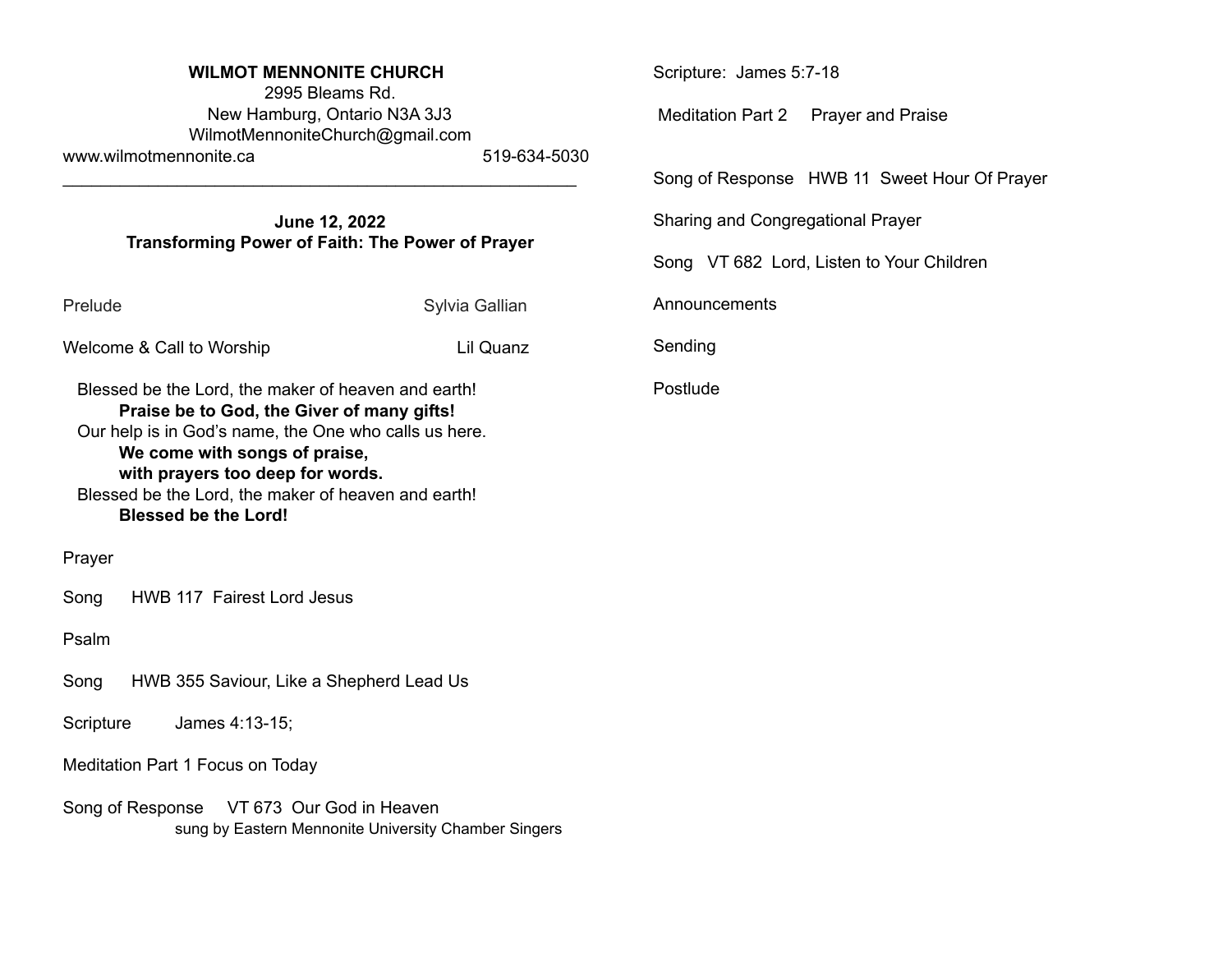#### **Protocol Reminders**

We wish to create a safe environment for people to gather together in our building. We invite all to enter into this new way of being community together with gratitude to our God that we can adapt to new ways of being a faithful community. We ask that you are mindful of these protocols.

- Maintain a respectful distance between you and others when possible in all areas of the building. Please be mindful of this at the end of the service when exiting our worship space and avoid congestion in the foyer.
- The wearing of masks is encouraged acknowledging that for some the wearing of masks presents challenges. On Sunday morning masks are encouraged when entering, exiting and when visiting with each other.
- Quietly sing for hymns.
- Use the hand sanitizer as needed.
- Washrooms (upstairs and downstairs) are available for your use. If possible, limit to one person at a time.
- Be aware of the number of people in the foyer at one time. Please visit at respectful distances in the sanctuary.

### **Ministry Team Leaders:**

Ministry Coordinator & Facilities – John Good Worship and Formation – Lil Quanz Fellowship – Fern Good, Marcia Kastner, Susan Wagler Pastoral Care, Missions and Service - All members Member at Large (Ministry Team) - Ross Shantz **\*\*\*\*\*\*\*\*\*\*\*\*\*\*\*\*\*\*\*\*\*\*\*\*\*\*\*\*\*\*\*\*\*\*\*\*\*\*\*\*\*\*\*\*\*\*\*\*\*\*\*\*\*\*\*\*\*\*\*\*\*\*\*\*\*\*\*\*\*\***

Pastor: Susan Allison-Jones; [wilmotpastor@gmail.com](mailto:wilmotpastor@gmail.com) 226-808-4353 Administrative Assistant: WilmotMennoniteChurch@gmail.com

**To Book the Church** call the Church Office @ 519-634-5030. **Church Office Hours**:There will not be official office hours for the summer. Leave a message at 519-634-5030 or put it in the administrative assistant's box. Please have all bulletin announcements in no later than Wednesday. To contact Susan, call the office or her cell phone 226-808-4353.

# **Upcoming Worship Services**

- **June 12** The Transforming Force of Faith:The Power of Prayer James 4:13-15; 5:3-18 Susan Allison-Jones
- **June 19** Honouring Parents Greg Nash Nithview Chaplain
- **June 26** Early Anabaptist Reception of James Alicia Batton Professor of Religious Studies and Theological Studies Conrad Grebel College University

### **Upcoming Events**

Mat Weaving and Quilting: Tuesdays 9:00 am Worship & Formation Ministry Team: Wed June 29 1:00 pm

### **Anniversaries:**

June 15, 1963, Nate & Marlene Gingerich

## **Prayer Requests:**

Thursday was Valerie Clarke's last day as our Administrative Assistant. Give thanks for Valerie's contribution to our congregation these past 5 1/2 years.

Please pray for Allison Gingerich, Nevin & Wanda Gingerich's granddaughter. Her brain surgery was postponed and will be rescheduled for sometime in July.

# **Congregational Notes:**

**Mission Project - MCC Relief Kits** MCC is in desperate need of relief kits for places such as the Ukraine. Nith Valley Mennonite Church is planning a relief kit packing night at the end of June. In order to do that they need funds to purchase the materials. We want to partner with them and provide money to purchase the contents of the kit. Each kit costs \$51.42. Please consider making an above budget donation for this project. Our goal is enough money for 40 kits - one for each household on our active list of members. The total received so far is **\$915.68** This will pay for almost **18** kits. Next Sunday will be the last Sunday to designate money for this project.